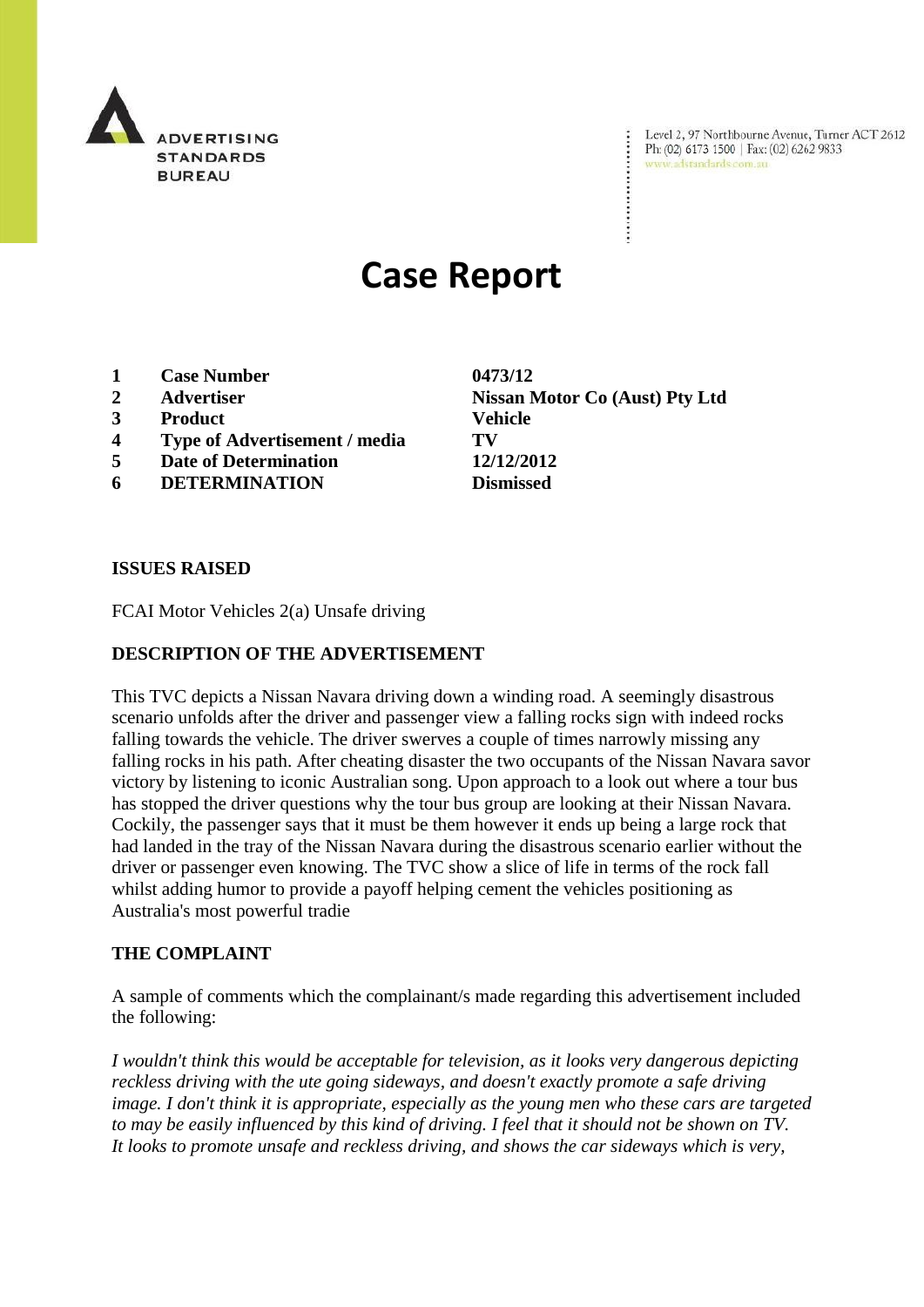*very dangerous.*

### **THE ADVERTISER'S RESPONSE**

Comments which the advertiser made in response to the complainant/s regarding this advertisement include the following:

*I refer to your letter dated 23 November 2012.*

*Your letter details a complaint, reference 0473/12 (the complaint) in relation to advertisements by Nissan Motor Co. (Australia) Pty. Ltd. (Nissan) that feature the Nissan Navara ST-X 550. The 60 second version of this advertisement was aired during the X-Factor final on Tuesday 20 November 2012, and as such our response focuses on the 60 second version (the advertisement)*

In your letter you state that the complaint raises issues under Section 2 of the AANA Code of *Ethics (AANA Code) and you ask that any response address any issues that might be regarded as falling broadly within section 2 of the AANA Code.*

#### *1. The complaint*

*The complaint focuses on the driving depicted in the advertisement, specifically in relation to the vehicle's attempts to avoid a series of large falling rocks tumbling from the cliff face above the road on which the vehicle is driving. The complainant claims that the advertisement 'shows the car skidding around and driving erratically on the road' and that '...it looks very dangerous depicting reckless driving with the ute going sideways, and doesn't exactly promote a safe driving image...it looks to promote unsafe and reckless driving, and shows the car sideways which is very, very dangerous.'.*

*2. Nissan's response to the complaint* 

*Nissan takes great care when developing television commercials to ensure that they comply with the AANA Code and Federal Chamber of Automotive Industries Code of Practice Relating to Advertising for Motor Vehicles (FCAI Code), and to ensure that the commercials do not encourage any form of unsafe, illegal or reckless activity (including unsafe, illegal or reckless driving). Nissan also takes great care to ensure that the advertisements produced do not present any vehicle being driven in a manner that undermines the intent of the FCAI Code. Nissan strongly believes that the advertisement complies with the FCAI Code.*

## *Purpose of the Advertisement*

*The advertisement was produced as part of a series of new television advertisements for the Nissan Navara, designed to use humour and puffery to show the capabilities of the vehicle for the target market, which includes tradespeople, and males aged 35-54. This advertisement is designed to show in a light-hearted, humourous and exaggerated manner the performance capability of the*

*Nissan Navara ST-X, even when carrying a large load in the tray. The humour, is underpinned by the driver and passengers singing along to a famous pop song and the fact*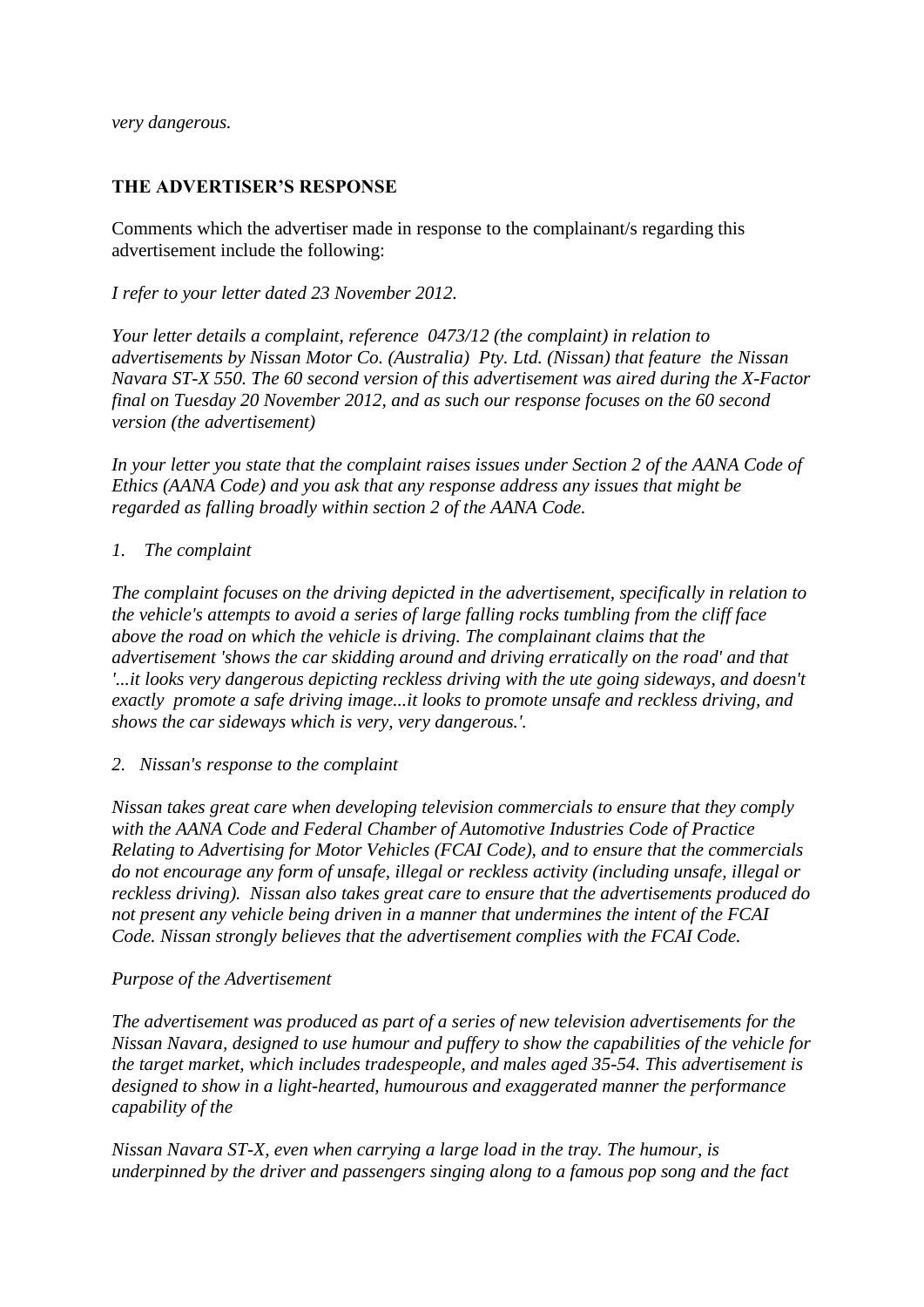*that the driver and passenger are not even aware of the massive boulder that has landed in the back of the vehicle and drive along nonchalantly, assuming the passers-by are staring at them (as they call themselves, 'a couple of good looking roosters in a ute') rather than the vehicle itself.*

*Compliance with the AANA Code*

*Under the recent changes to the AANA Code, motor vehicle advertising must comply with both the AANA Code and FCAI Code. The complainant shows concern about alleged 'reckless' and 'dangerous' driving depicted in the advertisement. Relevantly, Section 2 of the AANA Code currently provides:*

*2.6 Advertising or Marketing Communications shall not depict material contrary to Prevailing Community Standards on health and safety.*

*Nissan submits that the advertisement does not depict any material contrary to prevailing community standards on health or safety. The complaint focuses on a section of the advertisement showing the driver, assisted by the passenger, avoiding a series of rocks tumbling down the adjacent cliff face into the path of the vehicle. The footage in the 60 second version of the advertisement includes the following:*

*1. at 9 seconds, a 'Falling Rocks' warning sign;*

*2. at 11seconds,some smaller rocks rolling towards the road; and*

*3. between 13 seconds and 25 seconds, a series of larger rocks, causing hazardous conditions for the vehicle.*

*In the sequence identified at point 3 above, the driver manoeuvres the car to avoid the increasing number of rocks falling from the cliff. The size of the rocks continually increases, adding to the element of puffery and fantasy in the design of the advertisement.*

*In particular, it is clear that, at all times, the driver does only what is necessary to avoid the hazard on the road. He remains in control of the vehicle, and contrary to the complainant's assertion, the vehicle is not (nor is it depicted as) "sideways" at any time. During this sequence, the passenger audibly gives the driver instructions to assist the driver to avoid the hazards, advising him to watch out and to turn the wheel at certain times.*

*At no time does the vehicle reach or travel in excess of the speed limit for the road shown in the advertisement.*

*The sequence builds up to the climax of the advertisement where, around the 45 second mark, the "reveal" shows an enormous boulder tucked into the vehicle's tray- clearly unbeknownst to the vehicle's occupants. The obvious exaggeration in the size of the boulder, especially in circumstances where the occupants do not perceive its presence, creates a very unlikely scenario that is obviously meant to be interpreted as humorous and fantastical. The advertisement does not intend to depict a realistic outcome from such a driving hazard.*

*Finally, it is critical to note that the following safety precautions were taken when filming and producing the advertisement:*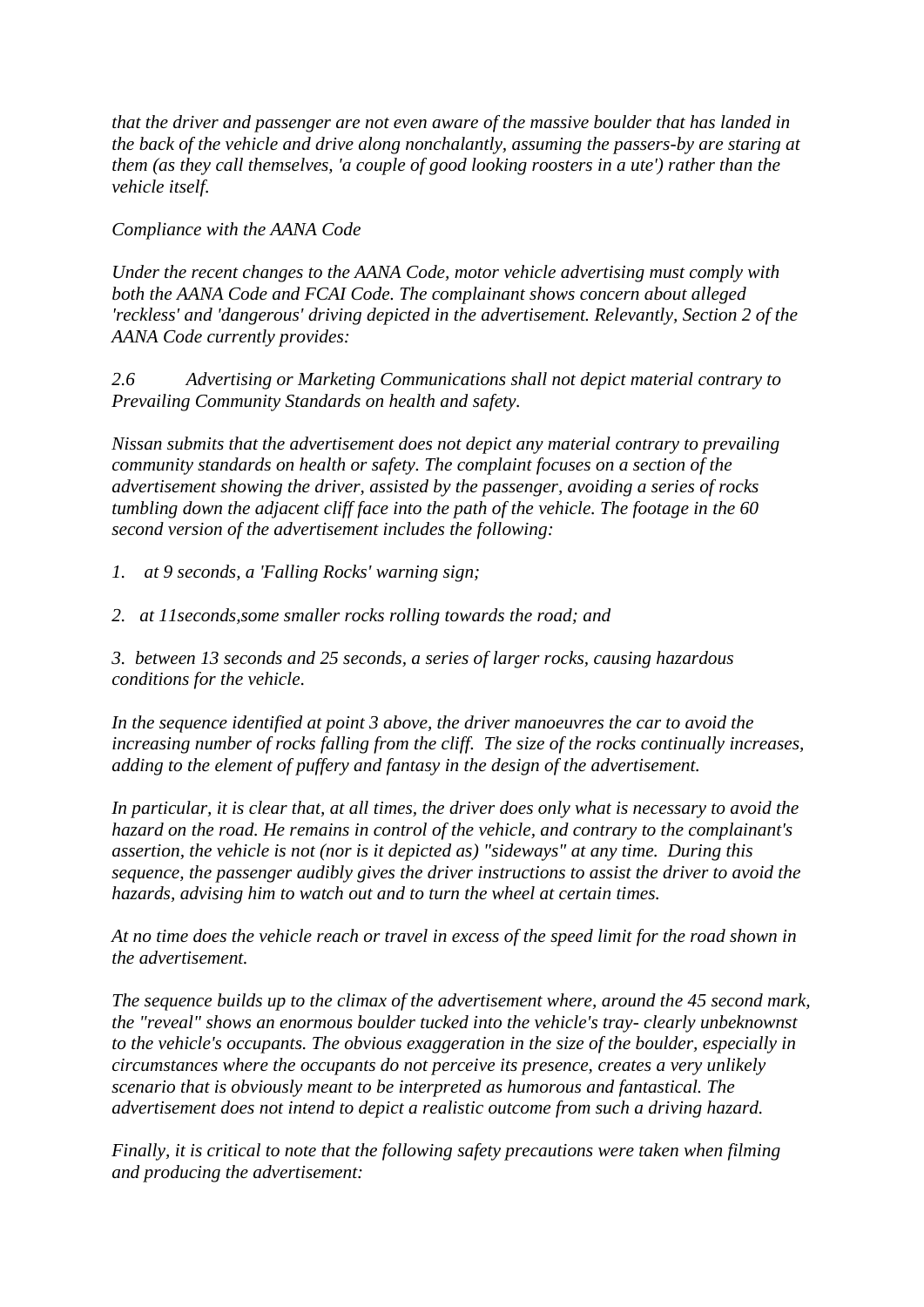*1. the road along which the advertisement was shot was closed to the public for the duration of the filming;*

*2. the driver was a trained, professional stunt driver manoeuvring under challenging circumstances in a controlled environment (a closed road);*

*3. care was taken to ensure that the road markings that the driver crosses in the advertisement when avoiding the rocks is a broken line not an unbroken or double line;*

*4. a mix of foam 'rocks' being dropped (approximately 40% of rocks shown) in situ, along with post­ production computer generated images were used to depict the falling rocks throughout the advertisement. No actual rocks were used in the filming of the advertisement;*

*5. the large boulder visible around the 45 second mark is made from foam. This boulder was not shown as part of the falling rocks sequence. Rather, it was simply placed in the tray of the vehicle safely and was subsequently filmed out of sequence. The image of the boulder appearing in the rear window of the vehicle at the end of the falling rocks sequence is a purely computer generated image; and*

*6. the driver did only that which was necessary to avoid the rocks and no unnecessary exaggeration of driving technique was incorporated.*

*The FCAI Code* 

*In addition to the requirements under section 2.6 of the AANA Code above, the AANA Code imposes additional obligations on advertisers of motor vehicles. Section 3 of the AANA Code states:*

*3.2 Advertising or Marketing Communications for motor vehicles shall comply with the Federal Chamber of Automotive Industries Code of Practice relating to Advertising for Motor Vehicles.* 

*When preparing the advertisement, Nissan carefully considered its obligations under the FCAI Code. Relevantly, section 2 of the FCAI Code provides:*

*"Advertisers should ensure that advertisements for motor vehicles do not portray any of the following:*

*a) Unsafe driving, including reckless and menacing driving that would breach any Commonwealth law or the law of any State or Territory in the relevant jurisdiction in which the advertisement is published or broadcast dealing with road safety or traffic regulation, if such driving were to occur on a road or road-related area, regardless of where the driving is depicted in the advertisement".*

*[Examples: Vehicles travelling at excessive speed; sudden, extreme and unnecessary changes in direction and speed of a motor vehicle; deliberately and unnecessarily setting motor vehicles on a collision course; or the apparent and deliberate loss of control of a moving motor vehicle];*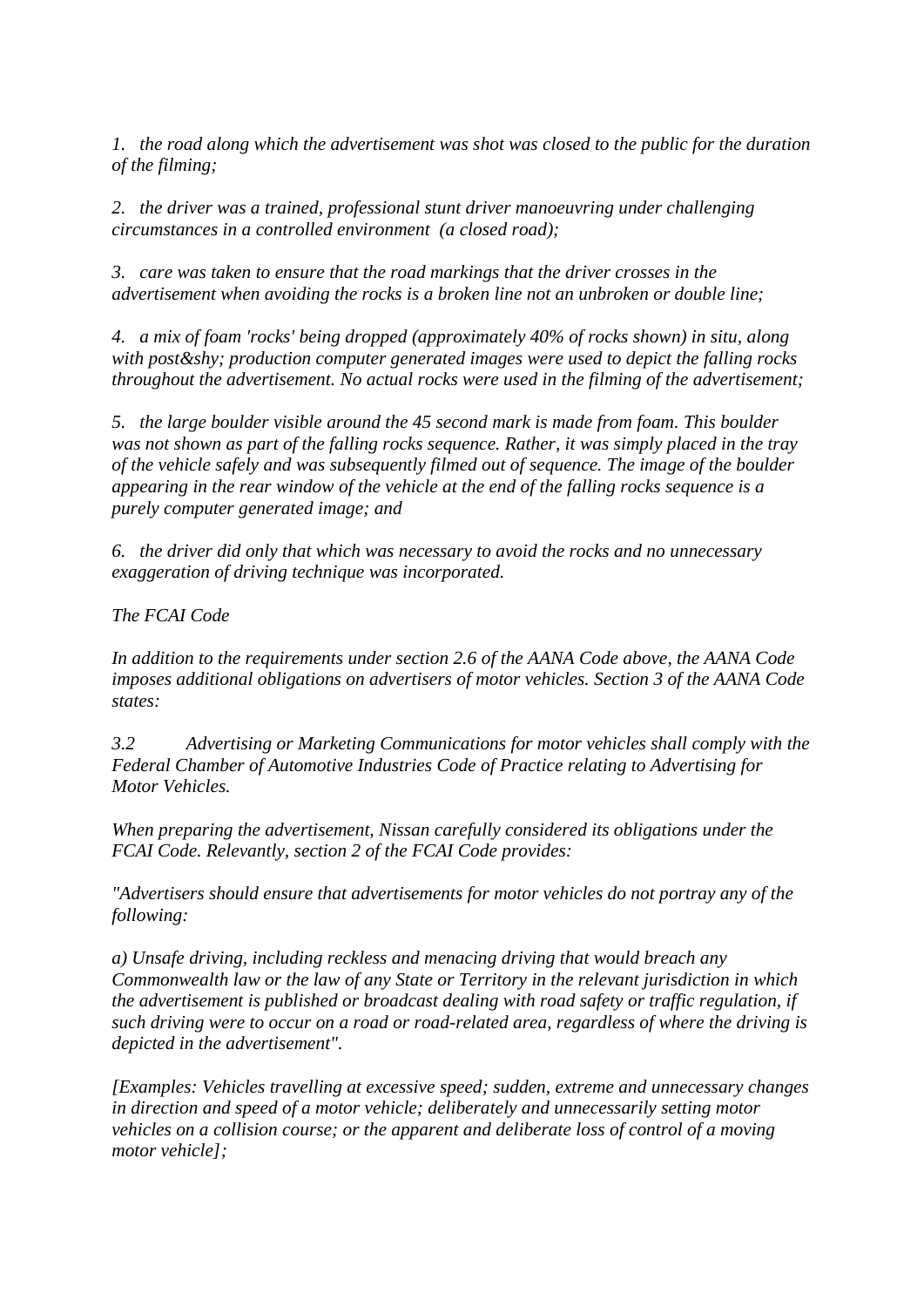*(b) People driving at speeds in excess of speed limits in the relevant jurisdiction in Australia in which the advertisement is published or broadcast.*

*(c) Driving practices or other actions which would, if they were to take place on a road or road­ related area, breach any Commonwealth law or the law of any State or Territory in the relevant jurisdiction in which the advertisement is published or broadcast directly dealing with road safety or traffic regulation.*

*[Examples: Illegal use of hand-held mobile phones or nat wearing seatbelts in a moving motor vehicle. Motorcyclists or their passengers not wearing an approved safety helmet, while the motorcycle is in motion.]*

*Nissan maintains that the advertisement, and the section of it complained about, does meet and fully discharge Nissan's obligations under section 2 of the FCAI Code. In addition to being filmed on a closed public road under controlled conditions, the footage of the Nissan Navara vehicle was captured with the specific requirements of sections 2(a), 2(b) and 2(c) of the FCAI Code in mind. At no point in the advertisement is the vehicle depicted driving above the acceptable speed limits for public roads in Australia, nor is any dangerous, reckless or otherwise illegal manoeuvring featured.*

*This complaint focused on section 2{a) of the FCAI Code as the complainant alleges the advertisement shows "unsafe driving". As discussed above in relation to the AANA Code, Nissan maintains that the only manoeuvring depicted was to avoid the obvious hazard associated with the various falling rocks as they appeared before the driver. In discharging Nissan's obligations under section 2(a) of the FCAI Code, the advertisement contains no unnecessary change in direction, nor does it depict the vehicle moving sideways. The vehicle always moves forward (and left/right as required) to avoid the falling rocks. Given that no other vehicles are present on the road, and bearing in mind that the advertisement was filmed at a time when the road was closed to public traffic, the manoeuvring to avoid the rocks did not place the vehicle occupants or any other road users in danger. The driving shown was entirely appropriate and proportionate to avoid the dangerous situation shown in the advertisement- it would have been unsafe for the driver not to swerve in the circumstances shown in the advertisement.*

*Similarly, the advertisement does not breach section 2{b) of the FCAI Code because it is driving well within the legal speed limits at all times during the advertisement. Even when the vehicle moves forward quickly, the acceleration and speed are all within the limits of the law.*

*Finally, Nissan maintains that the advertisement does not breach any Commonwealth, State or Territory road safety rules or traffic regulations. The 'Falling Rocks' sign is clearly depicted at the 9 second mark in the advertisement. Both passengers are restrained by their seatbelts during the falling rocks sequence. The vehicle only crosses over the road to avoid the danger of falling rocks, and does not create a hazard for itself or any other road users as the advertisement was filmed on a closed public road with no other cars to create an added hazard.*

*Finally, the FCAI Code specifically acknowledges that "advertisers may make legitimate use*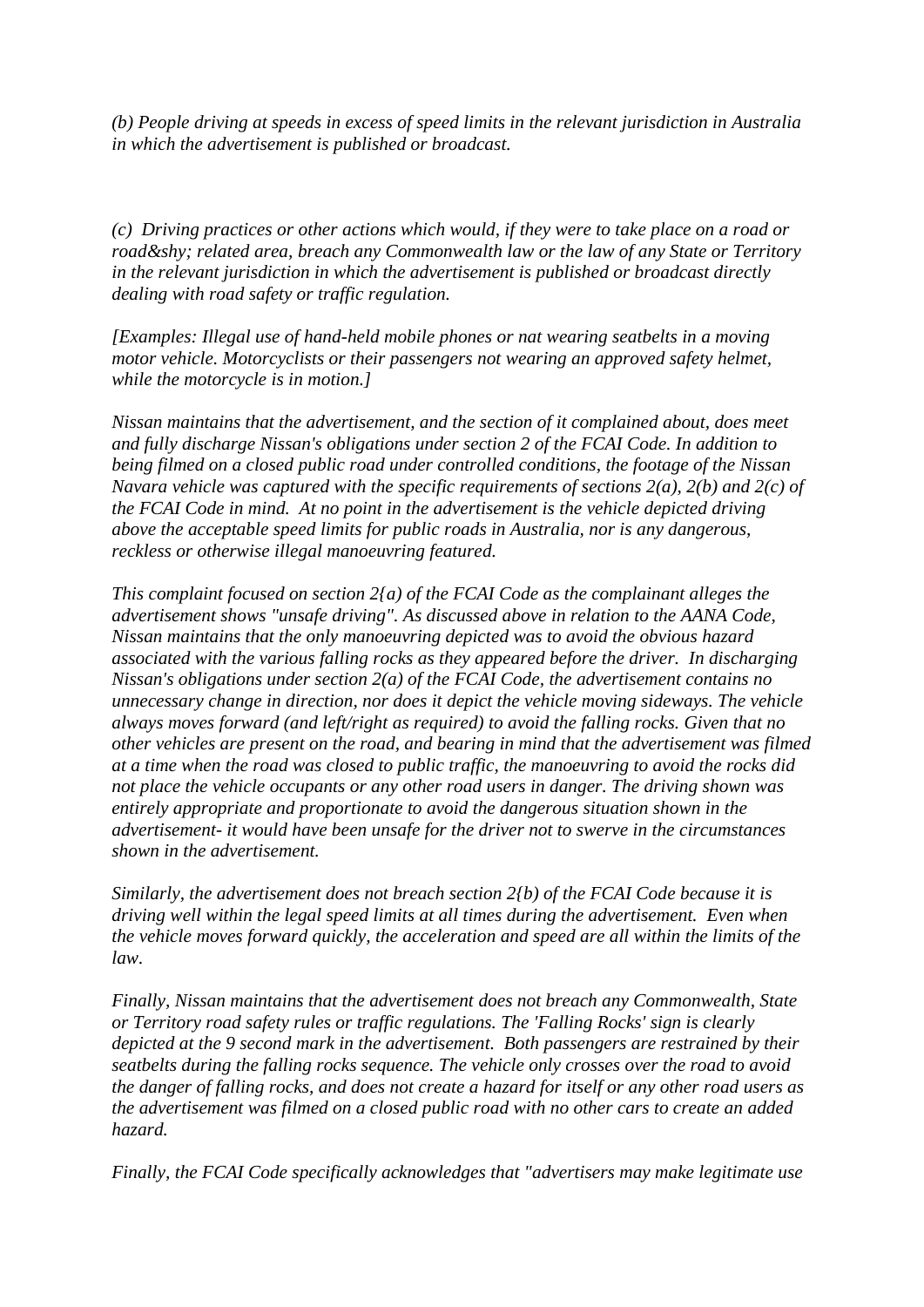*of fantasy, humour and self-evident exaggeration in creative ways in advertising for motor vehicles". Nissan submits that the advertisement clearly falls into this category. Given the light-hearted and exaggerated scenario depicted in the advertisement, we respectfully disagree with the complainant's assertion that "young men who these cars are targeted to may be easily influenced by this kind of driving". In addition, given that the driving shown was entirely appropriate and proportionate to the hazard of the falling rocks shown in the advertisement, we also strongly disagree with the complainant that the advertisement "looks to promote unsafe and reckless driving".*

### *3. Summary*

*While Nissan acknowledges the complainant's concerns, it does not believe that the advertisement breaches the requirements set out in the FCAI Code or the AANA Code.*

*Nissan firmly believes that the advertisement in no way encourages or condones unsafe or reckless driving.*

*For the reasons above, we request that the complaint should be dismissed. We look forward to receiving the results of the Board's determination.*

## **THE DETERMINATION**

The Advertising Standards Board (Board) was required to determine whether the material before it was in breach of the Federal Chamber of Automotive Industries Advertising for Motor Vehicles Voluntary Code of Practice (the FCAI Code) and the Advertiser Code of Ethics (the Code).

To come within the FCAI Code, the material being considered must be an advertisement. The FCAI Code defines an advertisement as follows: "matter which is published or broadcast in all of Australia, or in a substantial section of Australia, for payment or other valuable consideration and which draws the attention of the public, or a segment of it, to a product, service, person, organisation or line of conduct in a manner calculated to promote or oppose directly or indirectly that product, service, person, organisation or line of conduct".

The Board decided that the material in question was available in Australia or in a substantial section of Australia for payment or valuable consideration.

The Board determined that the material draws the attention of the public or a segment of it to a product being a Nissan Navara ST-X 550 in a manner calculated to promote that product. The Board considered that in line with previous decisions around the scope of the FCAI Code the marketing communication is an advertisement as defined by the FCAI Code. The Board also considered whether the advertisement was for a motor vehicle. Motor vehicle is defined in the FCAI Code as meaning: "passenger vehicle; motorcycle; light commercial vehicle and off-road vehicle".

The Board determined that the Toyota is a Motor vehicle as defined in the FCAI Code.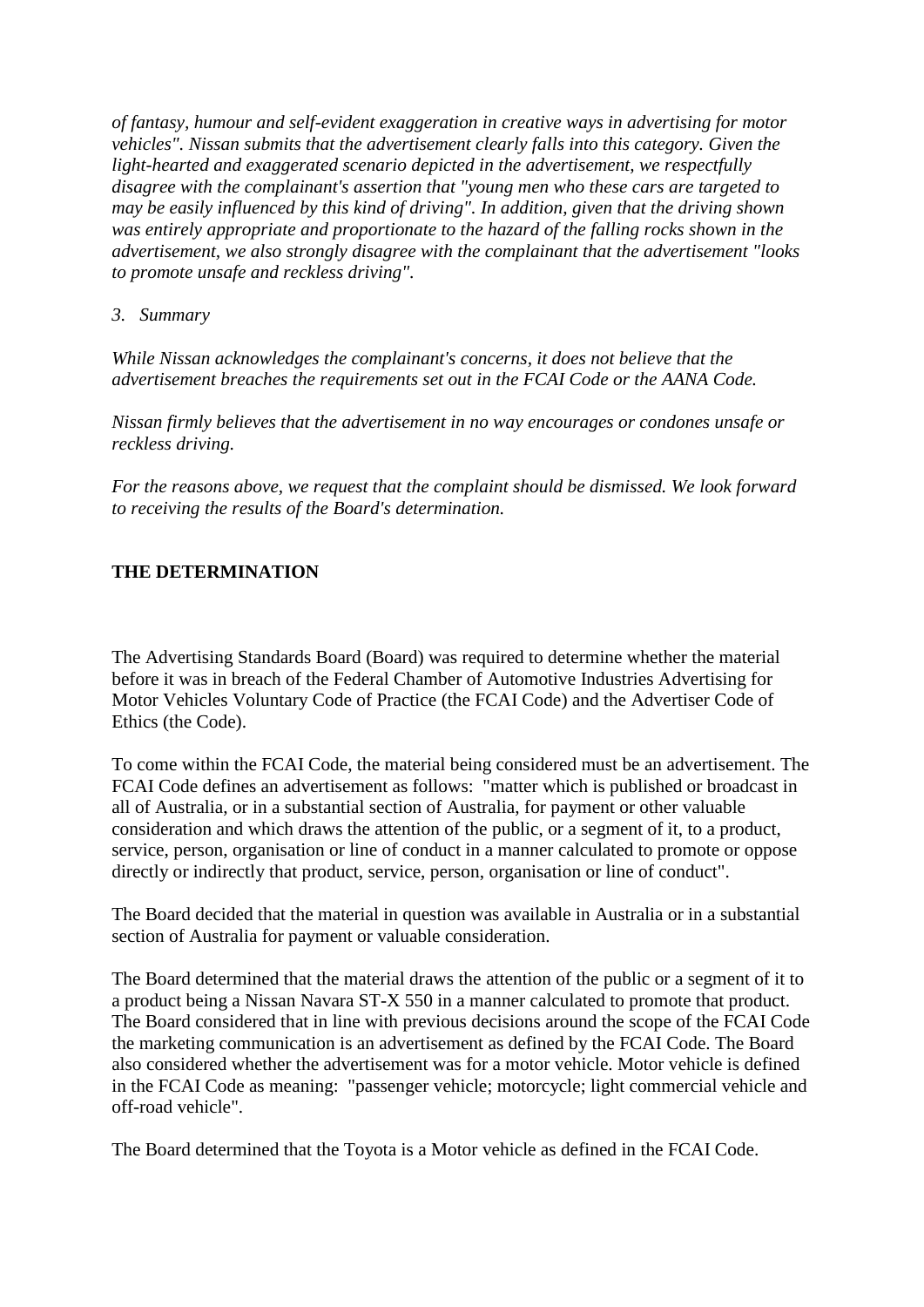The Board determined that the material before it was an advertisement for a motor vehicle and therefore that the FCAI Code applied.

The Board noted the complainants' concerns that the advertisement depicts driving actions which are both dangerous and reckless.

The Board considered clause 2(a) of the FCAI Code. Clause 2(a) requires that: Advertisements for motor vehicles do not portray ...unsafe driving, including reckless or menacing driving that would breach any Commonwealth law or the law of any State or Territory in the relevant jurisdiction in which the advertisement is published or broadcast dealing with road safety or traffic regulation, if such driving were to occur on a road or roadrelated area, regardless of where the driving is depicted in the advertisement.'

The Board noted that the examples given in the FCAI Code for unsafe driving include "Vehicles travelling at excessive speed; sudden, extreme and unnecessary changes in direction and speed of motor vehicle…or the apparent and deliberate loss of control of a moving motor vehicle."

The Board noted that the advertisement shows a Navara ST-X being driven along the bottom of a mountain road by a man with his friend in the ute also. He is singing to a song on the radio as large boulders and rocks start to fall down the mountain bounce and crashing in front of them. The Board noted that the vehicle is driven defensively along the road and the actions of the male drivers are of fear and concern at the prospect of being hit by a boulder.

The Board considered that the car is shown executes controlled weaving and maneuvering to avoid contact with the rocks. The Board agreed that were this driving sequence not in the context of avoiding the rocks then it is likely that the depicted driving might be considered to be unsafe or in breach of a law. However the Board considered that the context of driving to avoid a rock fall provided a context that justified the driving depicted.

The Board noted the Explanatory Notes to the FCAI Code which provide that "advertisers may make legitimate use of fantasy, humour and self-evident exaggeration in creative ways in advertising for motor vehicles. However such devices should not be used in any way to contradict, circumvent or undermine the provisions of the Code.'

The Board considered that the advertisement clearly depicts the scenario in a fanciful way that is intended to appear exaggerated to the point of humorous. The Board therefore considered whether the clearly exaggerated and humorous advertisement undermined the safe driving message of the Code.

The Board considered that the vehicle is being driven in a manner that is controlled and swerving is only undertaken to avoid dangerous obstacles. The Board considered that the men are depicted in a manner that indicates that the rock avoidance is a dangerous situation and that the car is being in that manner only to avoid danger. The Board considered that the driving depicted was not unsafe and was not menacing or reckless. The board considered that the lighthearted humour of the men at the end of the advertisement is also depicted as a response to a dangerous situation and not as an endorsement of driving in an unsafe manner.

The Board considered that the advertisement as a whole depicted a fanciful and exaggerated situation and that the driving response in the advertisement was controlled and appropriate